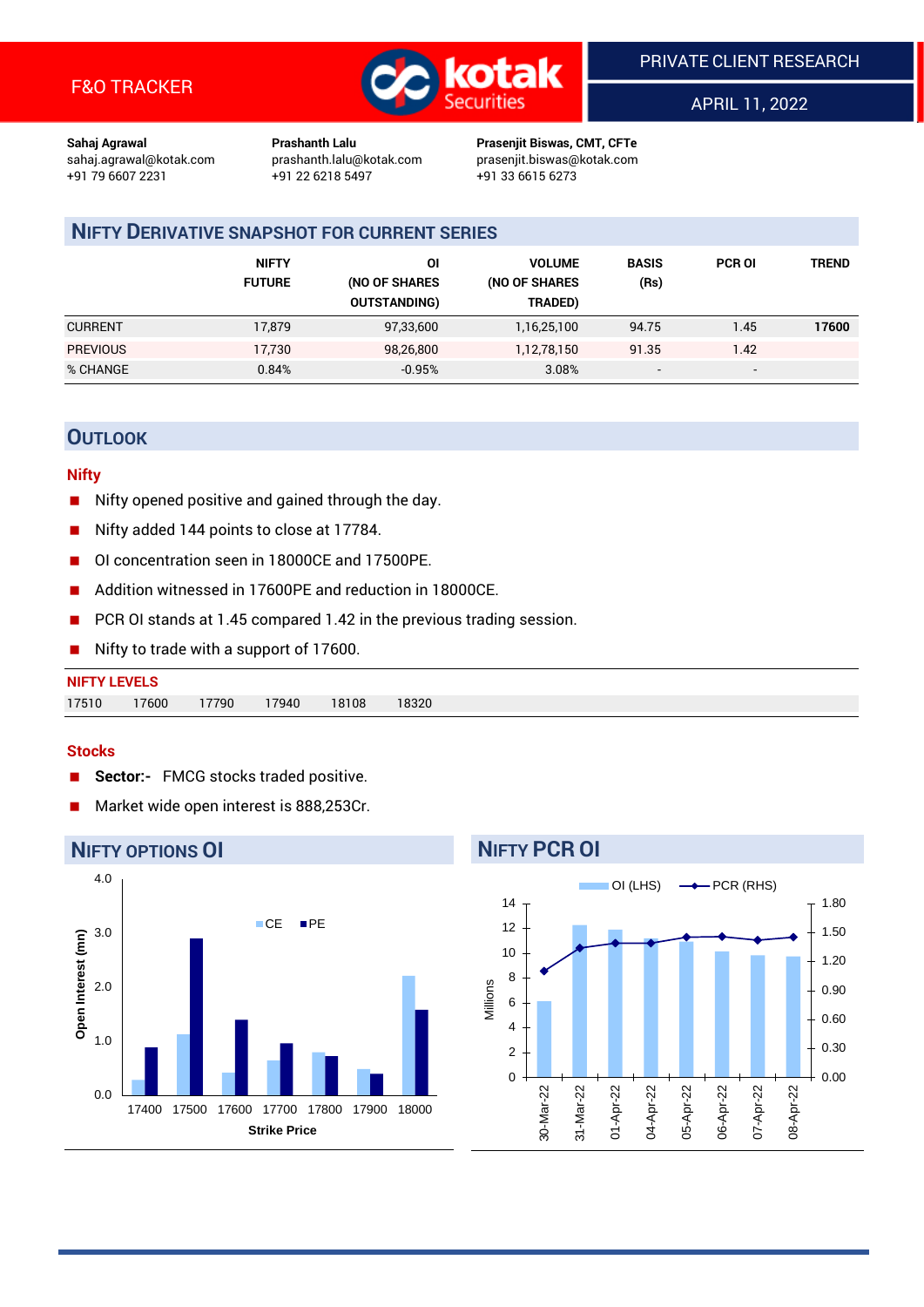# **FUTURE STATISTICS**

| <b>OI INCREASE</b> |
|--------------------|
|--------------------|

| <b>SYMBOL</b>     | ΟI    | OI           | <b>PRICE CHG</b> |
|-------------------|-------|--------------|------------------|
|                   | (%)   | (SHARES)     | (%)              |
| <b>CHOLAFIN</b>   | 14.6% | 93,17,500    | 8.0%             |
| <b>PERSISTENT</b> | 11.3% | 3,06,600     | 0.1%             |
| <b>POLYCAB</b>    | 11.2% | 6,74,700     | 3.0%             |
| <b>IDEA</b>       | 10.6% | 73,78,00,000 | 2.8%             |
| <b>APOLLOTYRE</b> | 9.8%  | 1,43,62,500  | 2.9%             |
| <b>HDFCBANK</b>   | 9.3%  | 5,17,78,100  | $-0.1%$          |
| <b>GNFC</b>       | 9.2%  | 30,87,500    | 1.7%             |
| <b>BANDHANBNK</b> | 8.1%  | 3,53,17,800  | 2.5%             |
| ABB               | 7.3%  | 2,94,000     | 2.1%             |
| <b>OBEROIRLTY</b> | 6.7%  | 38.75.900    | $-2.3%$          |

| <b>OI DECREASE</b> |          |             |                  |
|--------------------|----------|-------------|------------------|
| <b>SYMBOL</b>      | ΟI       | ΟI          | <b>PRICE CHG</b> |
|                    | (%)      | (SHARES)    | $(\%)$           |
| <b>GODREJCP</b>    | $-10.2%$ | 68,24,000   | 3.9%             |
| BEL.               | $-8.1%$  | 3,98,77,200 | 2.2%             |
| <b>ASHOKLEY</b>    | $-8.0%$  | 3.44.74.500 | 2.5%             |
| <b>GUJGASLTD</b>   | $-7.9%$  | 41.98.750   | 2.2%             |
| <b>ESCORTS</b>     | $-7.0%$  | 51,98,600   | $-6.1%$          |
| <b>ICICIPRULI</b>  | $-5.1%$  | 55.53.750   | 2.3%             |
| <b>NBCC</b>        | $-4.6%$  | 2,68,44,000 | $-0.7%$          |
| <b>JKCEMENT</b>    | $-4.5%$  | 3,23,400    | 1.8%             |
| COROMANDEL         | $-4.4%$  | 12,40,000   | 1.8%             |
| <b>IPCALAB</b>     | $-4.2%$  | 7,73,100    | 2.6%             |

# **CASH STATISTICS**

| <b>TOP VOLUMES</b> |                      |              |              |  |  |  |  |
|--------------------|----------------------|--------------|--------------|--|--|--|--|
| <b>SYMBOL</b>      | <b>TRADED SHARES</b> | <b>VALUE</b> | <b>CLOSE</b> |  |  |  |  |
|                    | (QTY)                | (IN LAKHS)   |              |  |  |  |  |
| <b>GODREJCP</b>    | $-10.2%$             | 68,24,000    | 3.9%         |  |  |  |  |
| <b>BEL</b>         | $-8.1%$              | 3,98,77,200  | 2.2%         |  |  |  |  |
| <b>ASHOKLEY</b>    | $-8.0%$              | 3,44,74,500  | 2.5%         |  |  |  |  |
| <b>GUJGASLTD</b>   | $-7.9%$              | 41,98,750    | 2.2%         |  |  |  |  |
| <b>ESCORTS</b>     | $-7.0%$              | 51,98,600    | $-6.1%$      |  |  |  |  |
| <b>ICICIPRULI</b>  | $-5.1%$              | 55.53.750    | 2.3%         |  |  |  |  |
| <b>NBCC</b>        | $-4.6%$              | 2,68,44,000  | $-0.7%$      |  |  |  |  |
| <b>JKCEMENT</b>    | $-4.5%$              | 3,23,400     | 1.8%         |  |  |  |  |
| COROMANDEL         | $-4.4%$              | 12,40,000    | 1.8%         |  |  |  |  |
| <b>IPCALAB</b>     | $-4.2%$              | 7.73.100     | 2.6%         |  |  |  |  |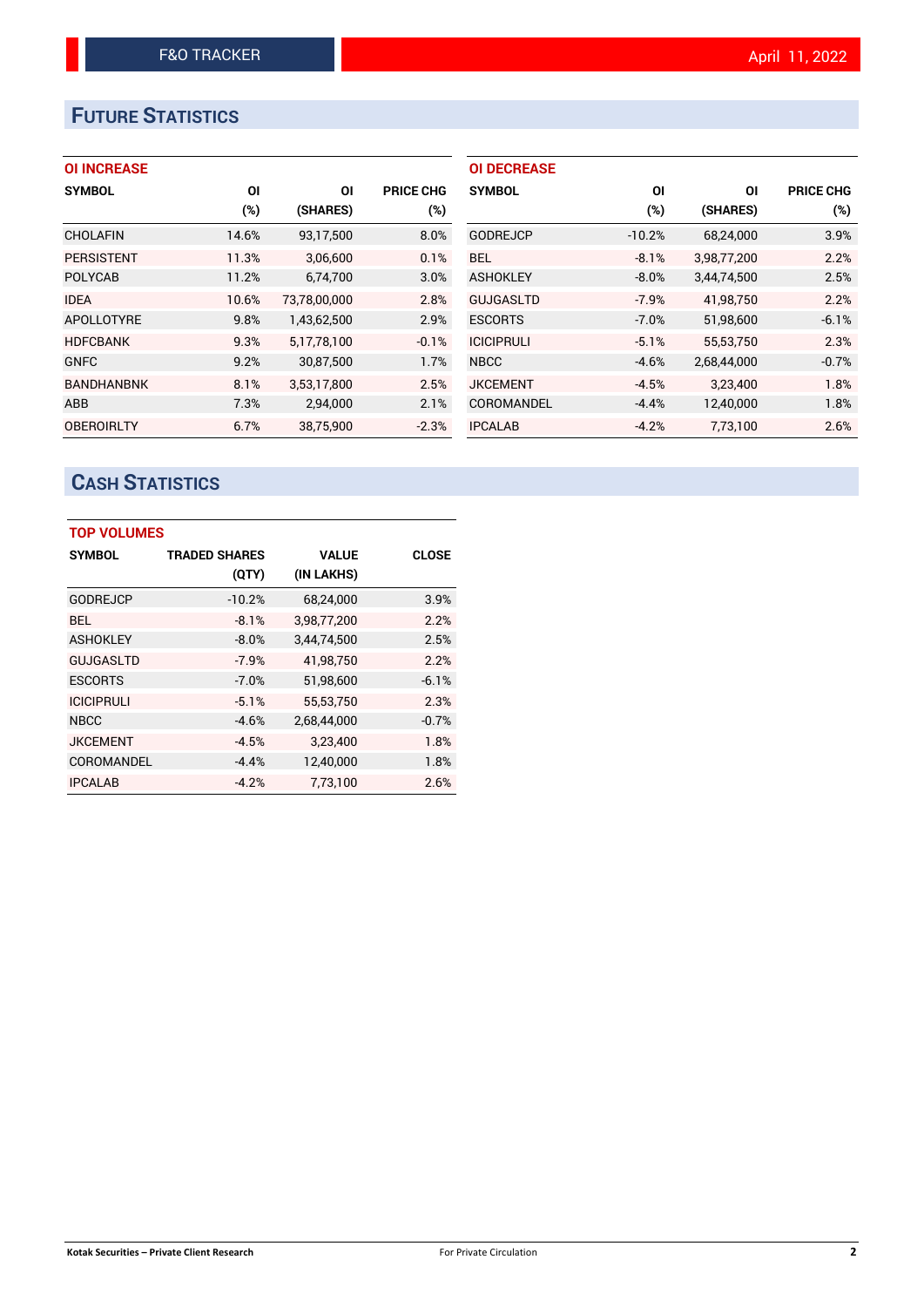# **OPTION STATISTICS**

## **SIGNIFICANT CALL OPEN INTEREST**

| <b>SYMBOL</b>     | <b>STRK</b>  | <b>OPTION</b> | <b>CLOSE</b> | <b>FUT</b>   | ΟI         |
|-------------------|--------------|---------------|--------------|--------------|------------|
|                   | <b>PRICE</b> | TYPE          | (RS)         | <b>CLOSE</b> | (SHARES)   |
| <b>NTPC</b>       | 160          | CE            | 1.0          | 153          | 213.29.400 |
| ONGC              | 175          | CE            | 2.8          | 172          | 157.54.200 |
| <b>COALINDIA</b>  | 200          | CE            | 6.0          | 196          | 103,86,600 |
| <b>HINDALCO</b>   | 600          | CE            | 12.5         | 583          | 59.26.475  |
| <b>TATAPOWER</b>  | 300          | CE            | 5.9          | 280          | 241,85,250 |
| <b>MARUTI</b>     | 8.000        | CF            | 95.9         | 7.602        | 4.84.300   |
| <b>HINDALCO</b>   | 580          | СE            | 20.2         | 583          | 47,40,750  |
| GAIL              | 170          | CE            | 3.0          | 163          | 59.47.500  |
| <b>NTPC</b>       | 155          | CE            | 2.0          | 153          | 123.51.900 |
| <b>TATAMOTORS</b> | 500          | CE            | 4.8          | 454          | 146.46.150 |

## **SIGNIFICANT PUT OPEN INTEREST SYMBOL STRK OPTION CLOSE FUT OI**

| SYMBUL           | 51 KK        | UPTIUN      | uluse | ru i         | υı        |
|------------------|--------------|-------------|-------|--------------|-----------|
|                  | <b>PRICE</b> | <b>TYPE</b> | (RS)  | <b>CLOSE</b> | (SHARES)  |
| <b>NTPC</b>      | 150          | <b>PE</b>   | 1.6   | 153          | 90,85,800 |
| <b>NTPC</b>      | 140          | <b>PE</b>   | 0.4   | 153          | 61,44,600 |
| <b>TATAPOWER</b> | 250          | <b>PE</b>   | 2.7   | 280          | 76,54,500 |
| <b>COALINDIA</b> | 190          | <b>PE</b>   | 4.9   | 196          | 28,14,000 |
| <b>TATAPOWER</b> | 260          | <b>PE</b>   | 4.8   | 280          | 74,18,250 |
| <b>ITC</b>       | 250          | <b>PE</b>   | 1.7   | 269          | 83,93,600 |
| <b>NTPC</b>      | 145          | <b>PE</b>   | 0.7   | 153          | 43,14,900 |
| <b>TCS</b>       | 3,700        | <b>PE</b>   | 93.4  | 3,702        | 6,59,850  |
| <b>MARUTI</b>    | 7,000        | <b>PE</b>   | 57.6  | 7,602        | 1,36,400  |
| <b>CIPLA</b>     | 1,020        | <b>PE</b>   | 29.5  | 1.018        | 5,12,850  |

|                 | SIGNIFICANT CALL OPEN INTEREST ADDITION |               |             |                  |              | SIGNIFICANT PUT OPEN INTEREST ADDITION |              |               |             |        |              |
|-----------------|-----------------------------------------|---------------|-------------|------------------|--------------|----------------------------------------|--------------|---------------|-------------|--------|--------------|
| <b>SYMBOL</b>   | <b>STRK</b>                             | <b>OPTION</b> | <b>OPEN</b> | ΟI<br><b>CHG</b> | <b>CLOSE</b> | <b>SYMBOL</b>                          | <b>STRK</b>  | <b>OPTION</b> | <b>OPEN</b> | OI CHG | <b>CLOSE</b> |
|                 | <b>PRICE</b>                            | <b>TYPE</b>   | <b>INT</b>  | (%)              | (Rs)         |                                        | <b>PRICE</b> | <b>TYPE</b>   | <b>INT</b>  | (%)    | (Rs)         |
| <b>GRASIM</b>   | 2.000                                   | <b>CE</b>     | 1,44,400    | 7500%            | 8.3          | <b>RBLBANK</b>                         | 90           | PE            | 8,00,400    | 27500% | 0.8          |
| <b>SBILIFE</b>  | 1.160                                   | <b>CE</b>     | 9.30.000    | 2002%            | 31.2         | <b>CHOLAFIN</b>                        | 740          | <b>PE</b>     | 1.48.750    | 5850%  | 26.8         |
| <b>SBILIFE</b>  | 1,180                                   | <b>CE</b>     | 4,24,500    | 1351%            | 22.4         | <b>SBILIFE</b>                         | 1,150        | <b>PE</b>     | 1,02,000    | 2167%  | 21.6         |
| <b>BEL</b>      | 252                                     | <b>CE</b>     | 1,52,000    | 900%             | 5.5          | RBLBANK                                | 95           | <b>PE</b>     | 6,67,000    | 1817%  | 1.0          |
| <b>SYNGENE</b>  | 700                                     | <b>CE</b>     | 1,76,800    | 890%             | 11.2         | <b>RBLBANK</b>                         | 112          | PE            | 3,36,400    | 1350%  | 3.2          |
| <b>GRASIM</b>   | 1.900                                   | <b>CE</b>     | 2.03.775    | 666%             | 21.2         | <b>RBLBANK</b>                         | 105          | <b>PE</b>     | 4.20.500    | 1108%  | 2.1          |
| AMBUJACEM       | 355                                     | <b>CE</b>     | 2,80,500    | 568%             | 5.9          | <b>RBLBANK</b>                         | 100          | PE            | 17,11,000   | 993%   | 1.5          |
| <b>SYNGENE</b>  | 660                                     | <b>CE</b>     | 1.16.450    | 552%             | 24.1         | <b>CHOLAFIN</b>                        | 730          | <b>PE</b>     | 1.88.750    | 907%   | 22.1         |
| <b>TATACOMM</b> | 1,380                                   | <b>CE</b>     | 2,00,000    | 549%             | 50.1         | <b>JSWSTEEL</b>                        | 760          | <b>PE</b>     | 1,44,450    | 569%   | 29.1         |
| <b>RBLBANK</b>  | 130                                     | <b>CE</b>     | 55,68,000   | 502%             | 7.1          | <b>BEL</b>                             | 245          | <b>PE</b>     | 1,52,000    | 567%   | 12.7         |

|                 | <b>CALL OPTION VOLUMES</b> |               |                  |              |                  | <b>PUT OPTION VOLUMES</b> |               |                  |              |  |
|-----------------|----------------------------|---------------|------------------|--------------|------------------|---------------------------|---------------|------------------|--------------|--|
| <b>SYMBOL</b>   | <b>STRK</b>                | <b>OPTION</b> | <b>CONTRACTS</b> | <b>CLOSE</b> | <b>SYMBOL</b>    | <b>STRK</b>               | <b>OPTION</b> | <b>CONTRACTS</b> | <b>CLOSE</b> |  |
|                 | <b>PRICE</b>               | <b>TYPE</b>   |                  | (Rs)         |                  | <b>PRICE</b>              | <b>TYPE</b>   |                  | (Rs)         |  |
| <b>RELIANCE</b> | 2,600                      | <b>CE</b>     | 28,266           | 81.8         | <b>HDFCBANK</b>  | 1,500                     | <b>PE</b>     | 8.844            | 31.4         |  |
| ITC             | 270                        | <b>CE</b>     | 26.446           | 7.7          | <b>RELIANCE</b>  | 2,600                     | <b>PE</b>     | 8.503            | 50.2         |  |
| <b>RELIANCE</b> | 2,700                      | <b>CE</b>     | 19,888           | 36.7         | <b>SUNPHARMA</b> | 920                       | <b>PE</b>     | 6,901            | 16.6         |  |
| <b>HDFCBANK</b> | 1.600                      | <b>CE</b>     | 18.990           | 17.5         | <b>ITC</b>       | 250                       | <b>PE</b>     | 6.077            | 1.7          |  |
| <b>ITC</b>      | 280                        | <b>CE</b>     | 16,498           | 4.6          | <b>RBLBANK</b>   | 120                       | <b>PE</b>     | 6.050            | 4.9          |  |
| <b>ITC</b>      | 300                        | <b>CE</b>     | 16,301           | 1.9          | <b>ITC</b>       | 260                       | <b>PE</b>     | 6.033            | 4.0          |  |
| <b>ITC</b>      | 260                        | <b>CE</b>     | 15,866           | 12.8         | <b>RBLBANK</b>   | 130                       | <b>PE</b>     | 5,784            | 8.8          |  |
| <b>DRREDDY</b>  | 4.500                      | <b>CE</b>     | 14.273           | 107.9        | <b>RELIANCE</b>  | 2.500                     | <b>PE</b>     | 5.735            | 21.0         |  |
| <b>ITC</b>      | 265                        | <b>CE</b>     | 14,067           | 9.8          | <b>HDFCBANK</b>  | 1,400                     | PE            | 5,682            | 7.2          |  |
| <b>DRREDDY</b>  | 4.400                      | <b>CE</b>     | 13.769           | 156.6        | <b>RELIANCE</b>  | 2.580                     | <b>PE</b>     | 5.192            | 42.5         |  |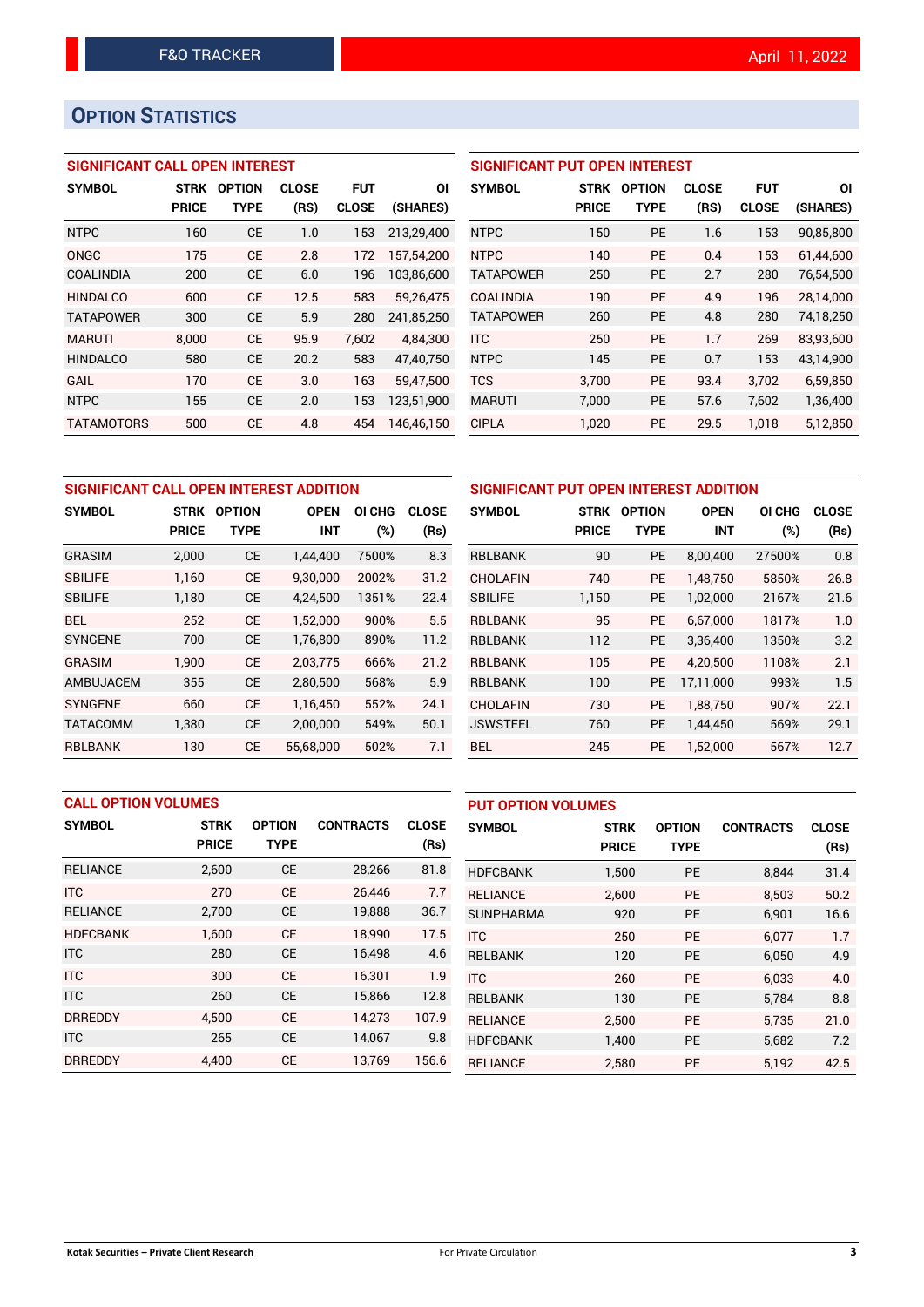#### **RATING SCALE (PRIVATE CLIENT GROUP)**

- **BUY**  Stock/Index looks strong from the expiry/near term perspective and is expected to gain on the basis of technical and/or derivative parameters. Time frame is minimum of current expiry and in certain cases extend to the next series depending on the stock behaviour. Strict stop loss needs to be adhered to for every buy/long recommendation given.
- **SELL** Stock/Index looks weak from the expiry/near term perspective and is expected to gain on the basis of technical and/or derivative parameters. Time frame is minimum of current expiry and in certain cases extend to the next series depending on the stock behaviour. Strict stop loss needs to be adhered to for every sell/short recommendation given.

#### **FUNDAMENTAL RESEARCH TEAM (PRIVATE CLIENT GROUP)**

**Shrikant Chouhan Arun Agarwal Amit Agarwal, CFA Hemali Dhame** shrikant.chouhan@kotak.com arun.agarwal@kotak.com agarwal.amit@kotak.com Hemali.Dhame@kotak.com +91 22 6218 5408 +91 22 6218 6443 +91 22 6218 6439 +91 22 6218 6433

jatin.damania@kotak.com

**Sumit Pokharna** Pankaj Kumar<br>Oil and Gas, Information Tech Construction, sumit.pokharna@kotak.com pankajr.kumar@kotak.com +91 22 6218 6438 +91 22 6218 6434

Construction, Capital Goods & Midcaps

Transportation, Paints, FMCG

**Jatin Damania Purvi Shah Rini Mehta K. Kathirvelu** +91 22 6218 6440 +91 22 6218 6432 +91 80801 97299 +91 22 6218 6427

Metals & Mining, Midcap Pharmaceuticals Pharmaceuticals Research Associate Support Executive<br>
iatin.damania@kotak.com purvi.shah@kotak.com rini.mehta@kotak.com k.kathirvelu@kotak.com

### **TECHNICAL RESEARCH TEAM (PRIVATE CLIENT GROUP)**

**Shrikant Chouhan Amol Athawale Sayed Haider** [shrikant.chouhan@kotak.com](mailto:shrikant.chouhan@kotak.com) [amol.athawale@kotak.com](mailto:amol.athawale@kotak.com) Research Associate +91 22 6218 5408 +91 20 6620 3350 [sayed.haider@kotak.com](mailto:sayed.haider@kotak.com)

+91 22 62185498

#### **DERIVATIVES RESEARCH TEAM (PRIVATE CLIENT GROUP)**

+91 79 6607 2231 +91 22 6218 5497 +91 33 6615 6273

**Sahaj Agrawal Prashanth Lalu Prasenjit Biswas, CMT, CFTe** [prasenjit.biswas@kotak.com](mailto:prasenjit.biswas@kotak.com)